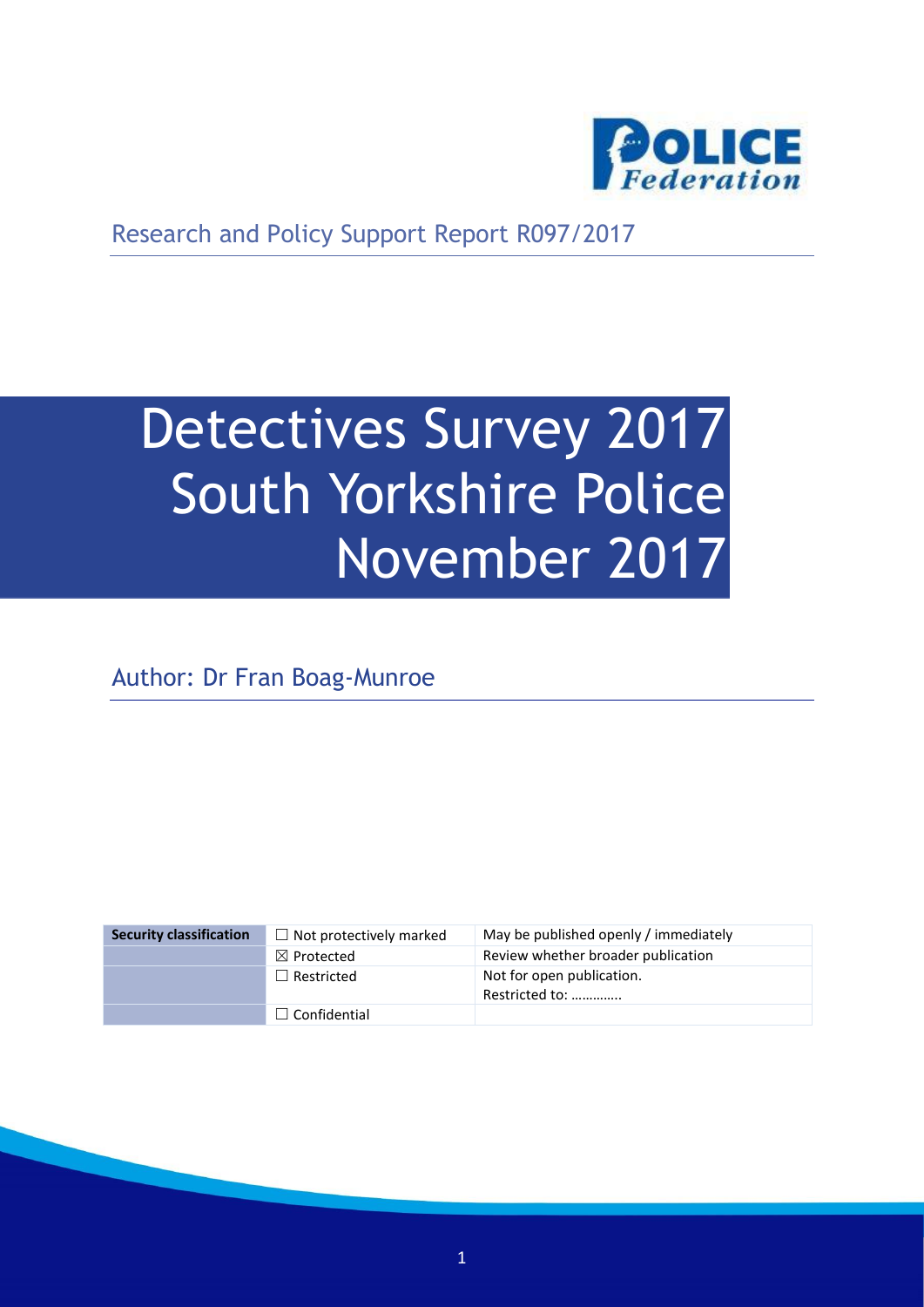#### **INTRODUCTION**

This report provides a summary of responses to the PFEW National Detectives Survey received from respondents in South Yorkshire Police in 2017.

Some of the questions asked in this year's survey were the same as in the 2015 National Detectives Survey; this allowed us to monitor any changes since the last time the survey was conducted. Other questions were new to 2017, to be able to look in more detail at the context in which detectives are currently working.

Where appropriate, details of average responses for the police service as a whole are also presented, differences between the national and local responses have not been tested statistically and therefore any differences reported are for guidance only and must be treated with caution.

#### **RESPONSE RATE AND RESPONDENTS**

The National Detectives Survey 2017 opened on 1st September 2017 and closed on 24th September 2017. During this time, detective officers were invited to attend via the Police Federation's National Membership Database, as well as via local Joint Branch Boards and the National Detectives Forum mailing list.

**135 responses were received from detectives in South Yorkshire Police**. There is still no accepted measure of the total number of detectives in England and Wales. It is therefore not possible to calculate a definitive response rate for the survey as a proportion of the total number of detectives. However, for comparison the number of responses received within South Yorkshire Police was lower than when this survey was last conducted in 2015, when 146 responses were received.

#### **IMPACT OF SERVICE CUTS**

**71% of respondents within South Yorkshire Police said that service cuts have had a major impact on their morale**; this was higher than the national average, where 56% detectives said that service cuts have had a major impact upon their morale.

In addition, **37% of respondents within South Yorkshire Police said service cuts have had a major impact upon their physical health and wellbeing, whilst 37% said that service cuts have had a major impact upon their mental health and wellbeing**. For comparison, in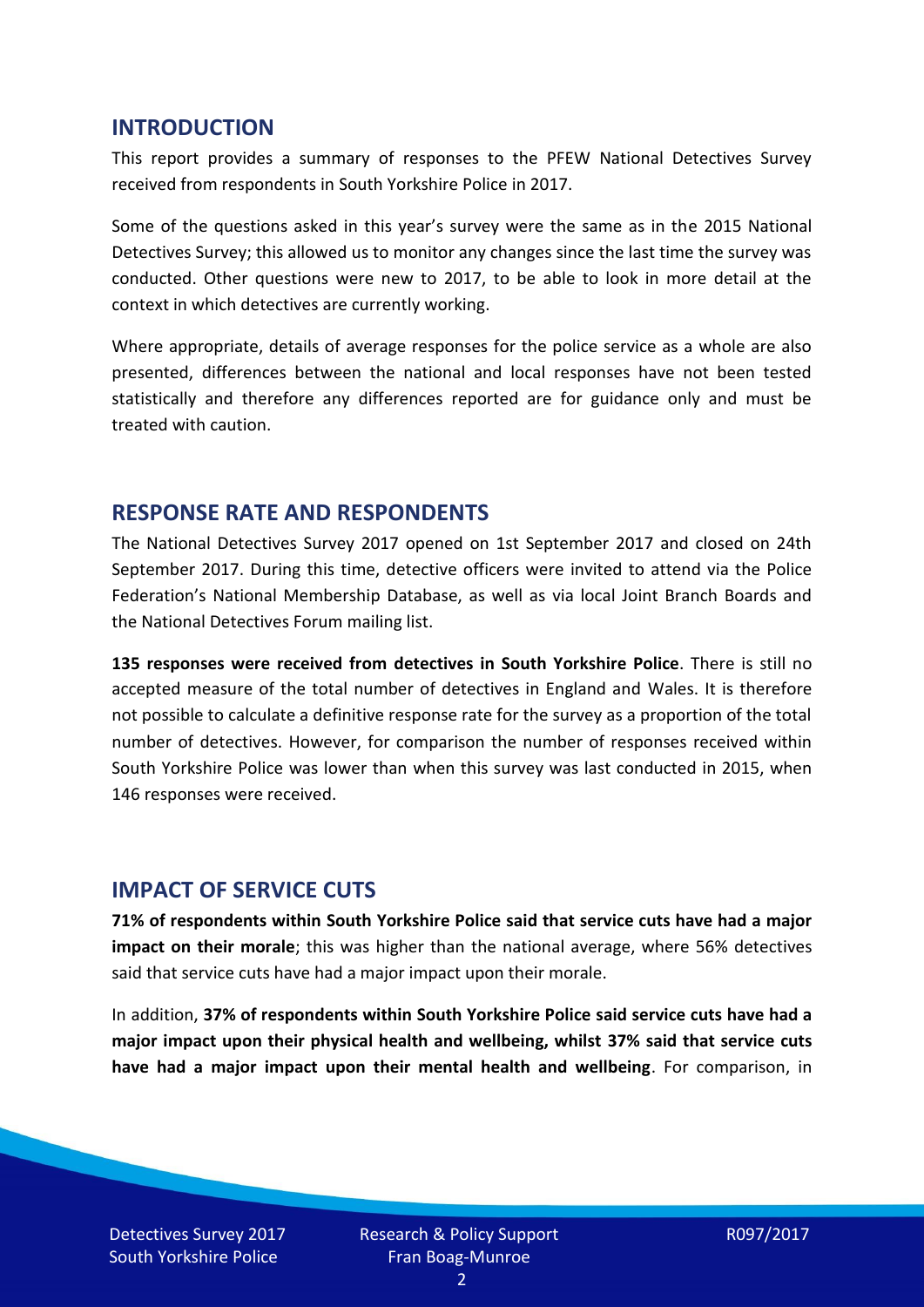England and Wales as whole 27% of detectives said that service cuts have had a major impact on their physical health and wellbeing and also on their mental health and wellbeing.

| How, if at all, have<br>service cuts affected | No impact | <b>Minor impact</b> | <b>Moderate</b><br>impact | <b>Major impact</b> |
|-----------------------------------------------|-----------|---------------------|---------------------------|---------------------|
| <b>Your morale</b>                            | 0%        | 6%                  | 23%                       | 71%                 |
| Your physical health and<br>wellbeing         | 11%       | 18%                 | 34%                       | 37%                 |
| Your mental health and<br>wellbeing           | 11%       | 17%                 | 35%                       | 37%                 |

**76% of respondents in South Yorkshire Police said that service cuts have substantially increased their overall workload; 59% said that service cuts have substantially increased how fatigued they feel; and 59% said that service cuts have substantially increased how stressful they find their jobs**. Comparison of these proportions in South Yorkshire Police to England and Wales as a whole can be found in the table below.

|                                    | <b>South Yorkshire Police</b>                           | <b>England and Wales</b>                                |
|------------------------------------|---------------------------------------------------------|---------------------------------------------------------|
| Your overall workload              | 76% substantially increased<br>(21% slightly increased) | 62% substantially increased<br>(32% slightly increased) |
| How fatigued you feel              | 59% substantially increased<br>(36% slightly increased) | 53% substantially increased<br>(38% slightly increased) |
| How stressful you find your<br>job | 59% substantially increased<br>(35% slightly increased) | 49% substantially increased<br>(41% slightly increased) |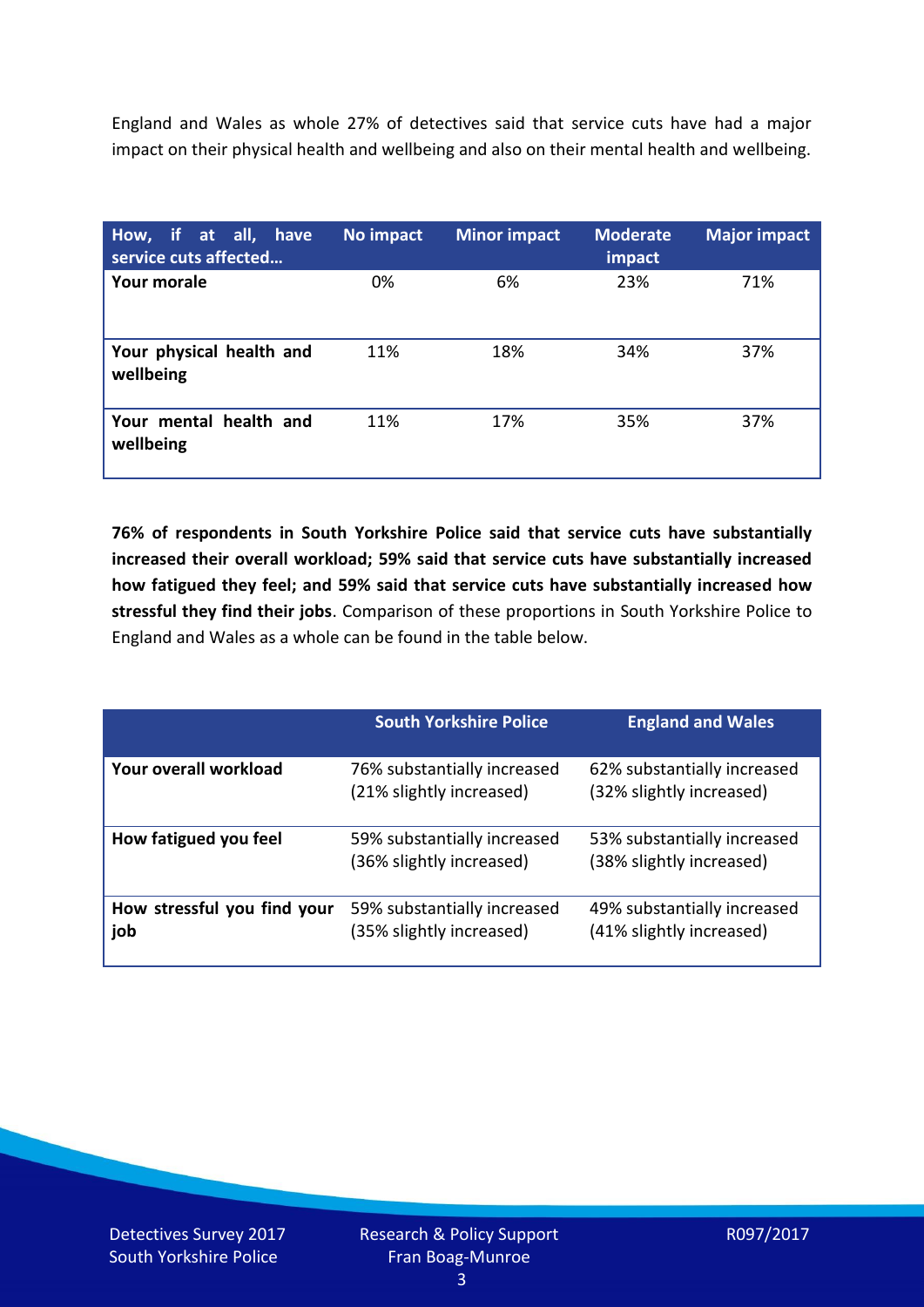## **WORKLOAD AND JOB DEMANDS**

**82% of respondents in South Yorkshire Police said that their workload in the last 12 months was either too high or much too high**. This is higher than the national average - in England and Wales as a whole, 76% of respondents said that their workload had been too high or much too high in the last 12 months.

20% of respondents in South Yorkshire Police said that their workload enabled them to provide the service needed to victims either most or all of the time; this compares to 27% of detectives in England and Wales as a whole. **The proportion of respondents in South Yorkshire Police who said that their workload enabled them to provide the service needed to victims either most or all of the time has increased since 2015** when 14% of respondents felt that they could provide the service needed either most or all of the time.

In addition, 16% of respondents in South Yorkshire Police said that their workload enabled them to provide the service needed to witnesses either most or all of the time, in comparison to 22% of detectives in England and Wales overall. **The proportion of respondents in South Yorkshire Police who said that their workload enabled them to provide the service needed to witnesses either most or all of the time has increased since 2015**, when 13% of respondents felt that they could provide the service needed either most or all of the time.

| Does your workload enable<br>you to provide the service<br>needed to? | <b>Never</b> | <b>Sometimes</b> | Most or all of the<br>time |
|-----------------------------------------------------------------------|--------------|------------------|----------------------------|
| <b>Victims</b>                                                        | 20%          | 60%              | 20%                        |
| <b>Witnesses</b>                                                      | 21%          | 64%              | 16%                        |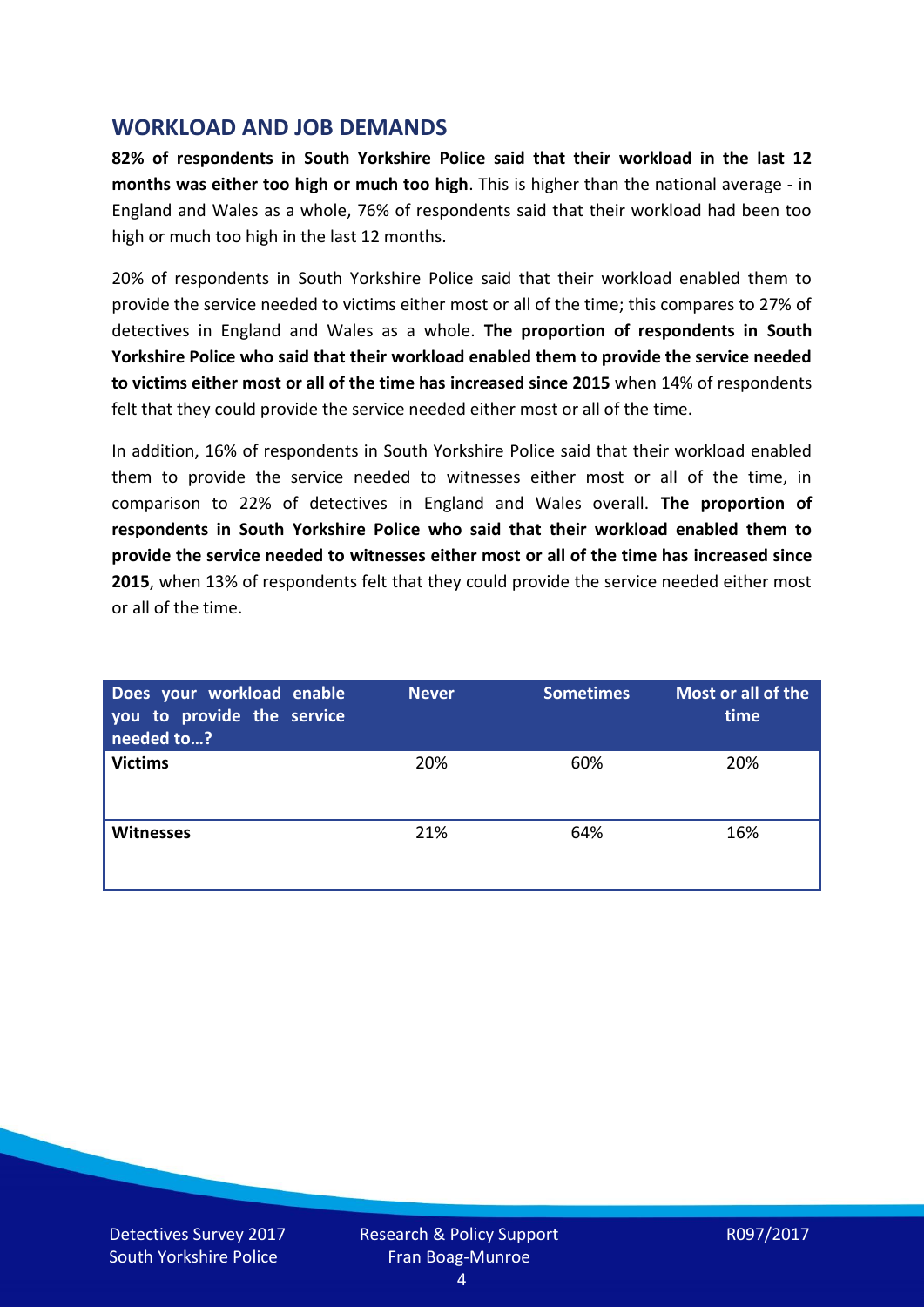## **JOB RELATED STRESS**

In South Yorkshire Police, **55% of respondents said that they felt emotionally drained from work either most or all of the time**. Nationally, this proportion was 48%. The proportion of respondents in South Yorkshire Police who said that they had felt emotionally drained from work either most or all of the time has increased since 2015, when 43% of respondents said that they felt emotionally drained from work.

**58% of respondents in South Yorkshire Police said that their job was either very or extremely stressful**. This is the proportion of respondents who, in effect, report a nondiagnostic case of work-related stress within South Yorkshire Police.



In England and Wales as a whole 48% of detectives reported a case of work-related stress. Therefore **the proportion of respondents in South Yorkshire Police who reported a case of work-related stress was higher than the national average**. The reasons given by respondents in South Yorkshire Police for why they found their job stressful are presented below.

Detectives Survey 2017 South Yorkshire Police

Research & Policy Support Fran Boag-Munroe

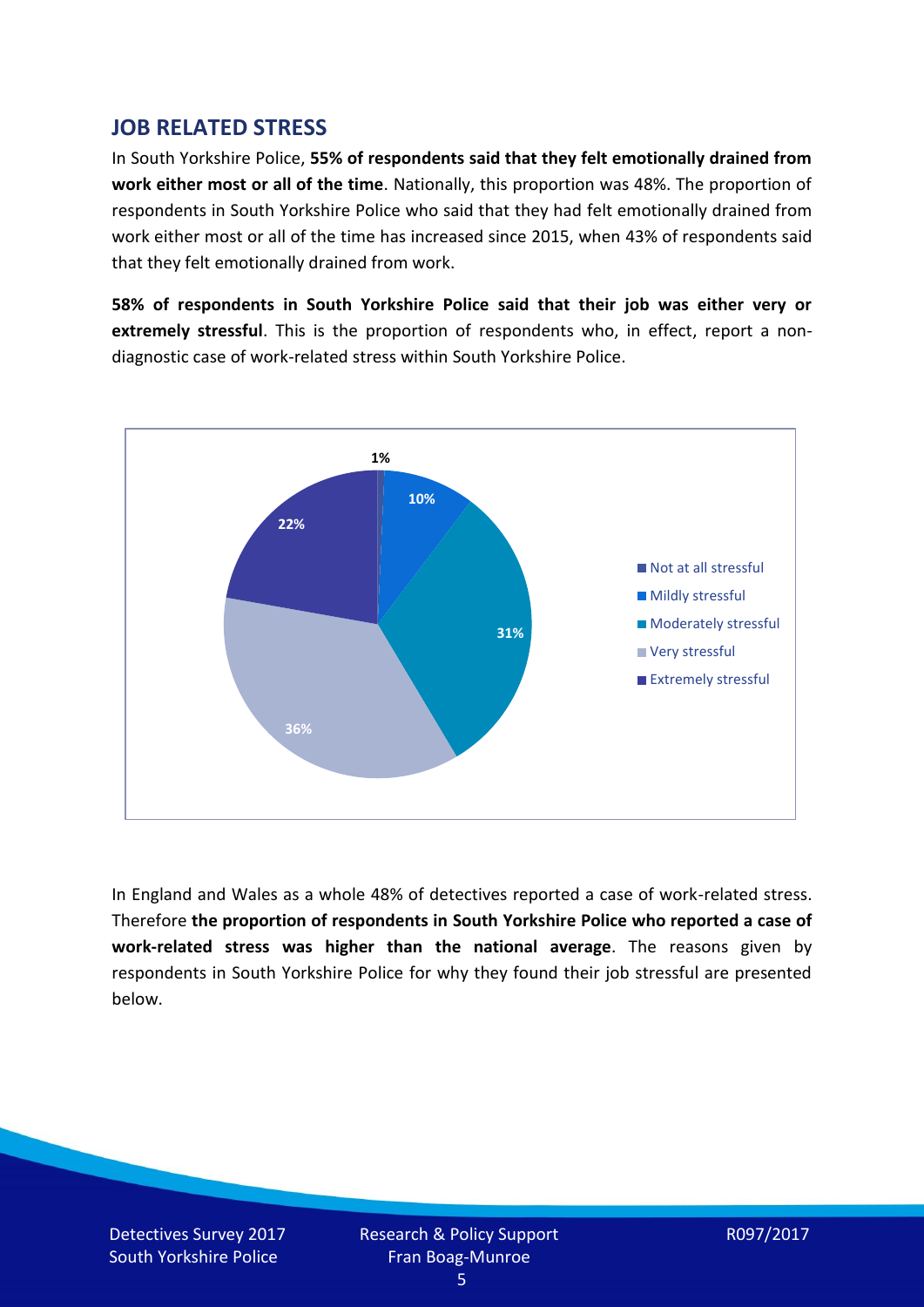| My job is stressful because                                                                | <b>Proportion</b><br>agreeing or<br>strongly<br>agreeing in<br><b>South</b><br><b>Yorkshire</b><br><b>Police</b> | <b>Proportion</b><br>agreeing or<br>strongly<br>agreeing in<br><b>England and</b><br><b>Wales</b> |
|--------------------------------------------------------------------------------------------|------------------------------------------------------------------------------------------------------------------|---------------------------------------------------------------------------------------------------|
| There are high levels of personal responsibility                                           | 95%                                                                                                              | 93%                                                                                               |
| There aren't enough officers in my team/unit                                               | 96%                                                                                                              | 86%                                                                                               |
| I feel like the general public and partner agencies often<br>have unrealistic expectations | 82%                                                                                                              | 82%                                                                                               |
| The nature of my work is high-risk                                                         | 88%                                                                                                              | 80%                                                                                               |
| I have a high workload                                                                     | 85%                                                                                                              | 80%                                                                                               |
| There is frequent organisational change                                                    | 85%                                                                                                              | 79%                                                                                               |
| My work is emotionally demanding                                                           | 77%                                                                                                              | 71%                                                                                               |
| I don't have enough time to be able to do my job to a<br>standard of which I can be proud  | 83%                                                                                                              | 70%                                                                                               |
| I am unable to meet all the conflicting demands on my<br>time at work                      | 79%                                                                                                              | 69%                                                                                               |
| I am exposed to traumatic or distressing incidents and<br>material                         | 76%                                                                                                              | 64%                                                                                               |
| I frequently have unrealistic time pressures                                               | 71%                                                                                                              | 61%                                                                                               |
| There aren't enough opportunities for professional<br>development                          | 58%                                                                                                              | 57%                                                                                               |
| I frequently have unachievable deadlines                                                   | 70%                                                                                                              | 57%                                                                                               |
| I am often pressured to work long hours                                                    | 66%                                                                                                              | 51%                                                                                               |
| My work-life balance is poor                                                               | 51%                                                                                                              | 43%                                                                                               |
| I don't feel like I have enough support from<br>management                                 | 59%                                                                                                              | 40%                                                                                               |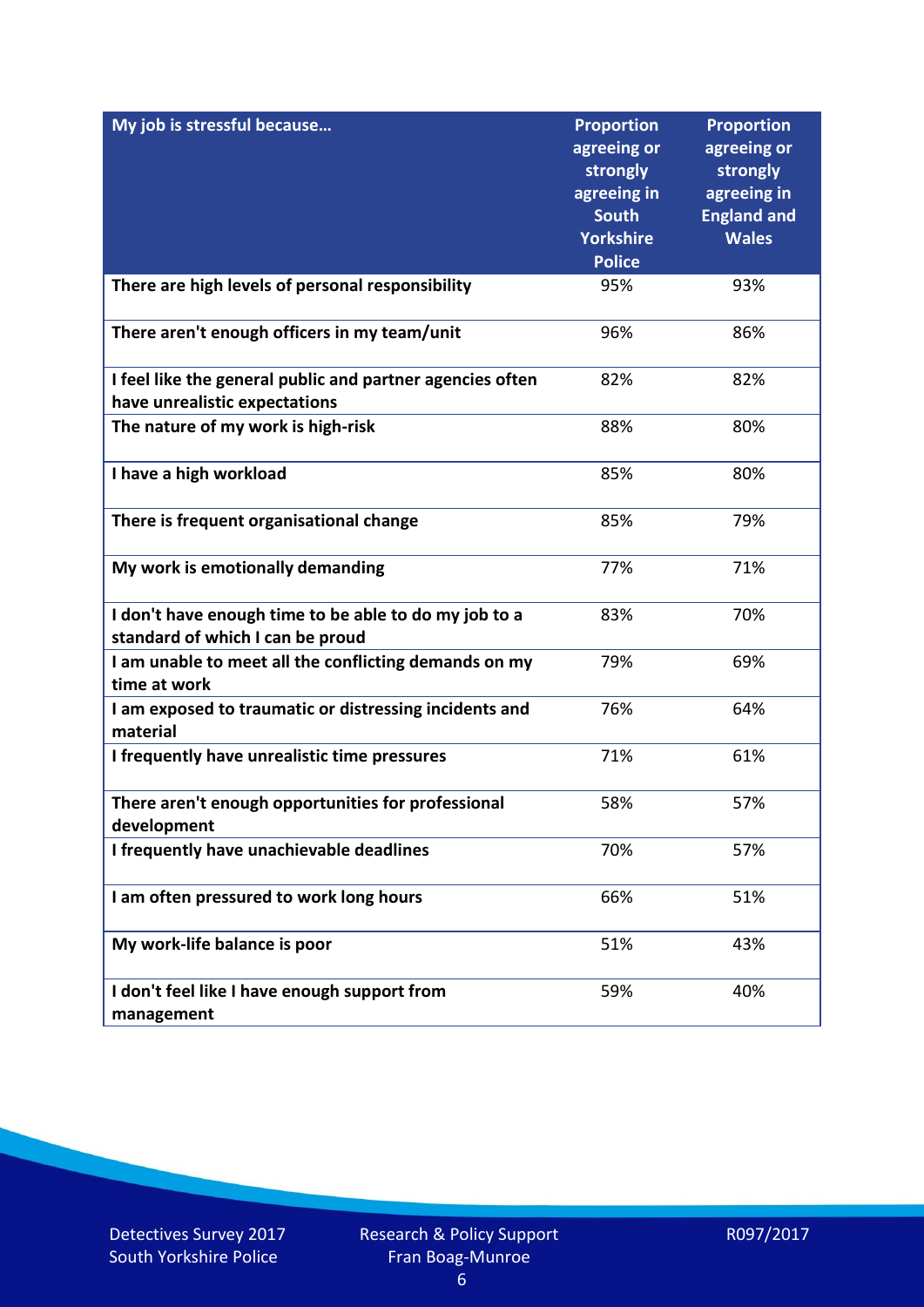# **ABSENCE AND ABSENCE BEHAVIOURS**

**Presenteeism** refers to a person attending work despite feeling that they should have taken sick leave due to their physical or mental health and wellbeing. **In South Yorkshire Police, 67% of respondents reported at least one instance of presenteeism associated with their physical health and wellbeing** in the last 12 months**; 55% of respondents reported at least one instance of presenteeism associated with their mental health and wellbeing**.

**Leaveism** refers to a person taking annual leave or rest days rather than sick leave for their physical or mental health and wellbeing. In the last year, **43% of respondents in South Yorkshire Police reported at least one instance of leaveism associated with their physical health and wellbeing**, whilst **32% of respondents in South Yorkshire Police reported at least one instance of leaveism associated with their mental health and wellbeing.**

Finally, **22% of respondents in South Yorkshire Police said that they had taken sickness absence due to their physical health and wellbeing** in the last 12 months. In addition, **13% of respondents said that they had taken sickness absence due to their mental health and wellbeing**.

Comparison of the proportions of respondents reporting presenteeism, leaveism and sickness absence in South Yorkshire Police with England and Wales as a whole can be found in the table below.

|                             |                                         | <b>South Yorkshire Police</b>         |                                         | <b>England and Wales</b>              |
|-----------------------------|-----------------------------------------|---------------------------------------|-----------------------------------------|---------------------------------------|
| At least one<br>instance of | <b>Physical health</b><br>and wellbeing | <b>Mental health</b><br>and wellbeing | <b>Physical health</b><br>and wellbeing | <b>Mental health</b><br>and wellbeing |
| Presenteeism                | 67%                                     | 55%                                   | 71%                                     | 54%                                   |
| Leaveism                    | 43%                                     | 32%                                   | 42%                                     | 33%                                   |
| <b>Sickness</b><br>absence  | 22%                                     | 13%                                   | 35%                                     | 14%                                   |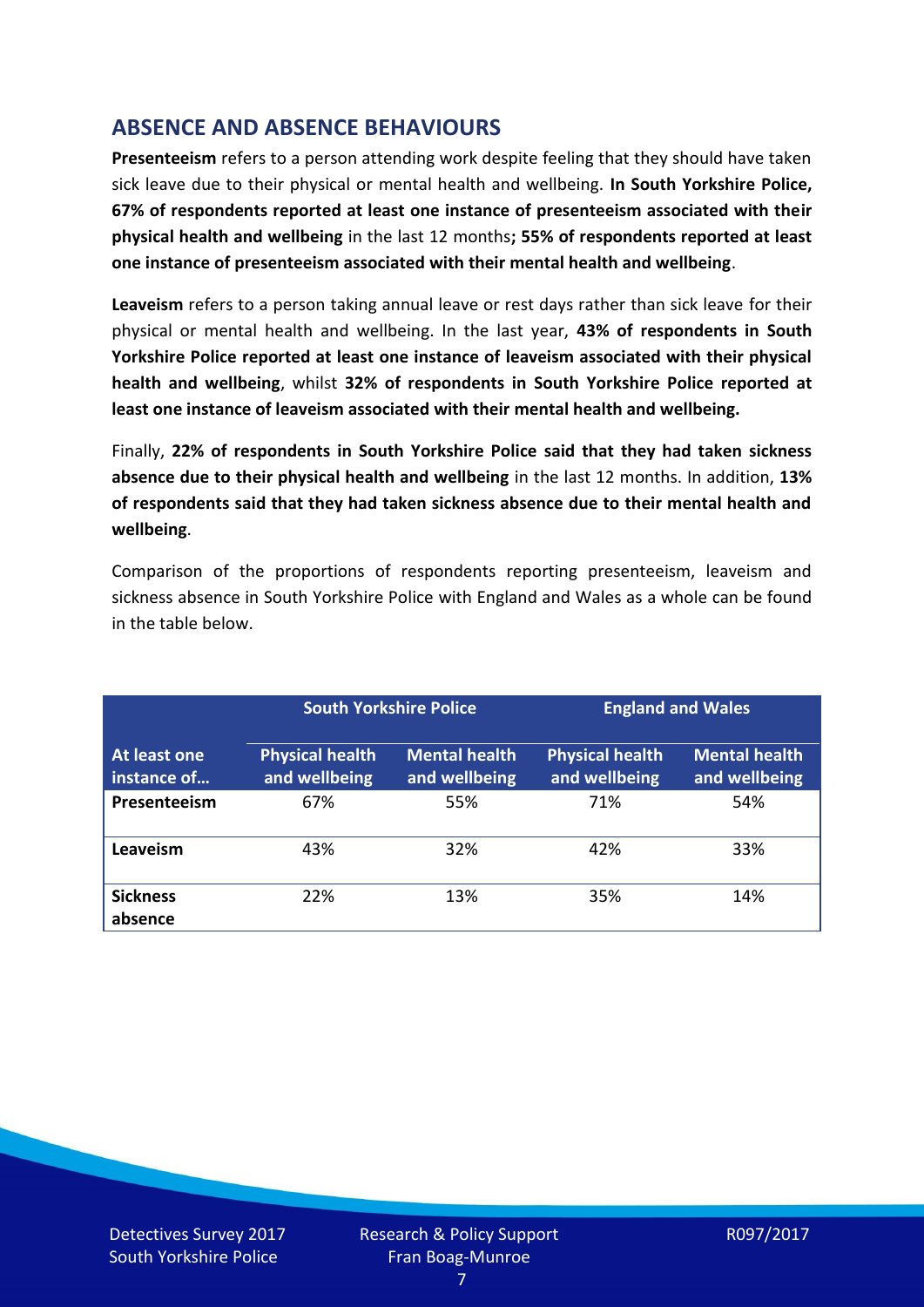### **VIEWS ABOUT THE JOB**

**90% of respondents in South Yorkshire Police felt that the role of the detective was seen as less valuable to the force than it used to be.** This compares with 85% of detectives in England and Wales as a whole who said that they felt the role of the detective was now less valuable.

Respondents in South Yorkshire Police were more likely to be dissatisfied than satisfied with their jobs, with **47% of respondents saying that they were dissatisfied and 35% of respondents saying that they were satisfied**. In comparison, 36% of detectives in England and Wales as a whole said that they were dissatisfied with their jobs, whilst 45% of respondents said that they were satisfied.

In addition, **the proportion of respondents in South Yorkshire Police who said that they were dissatisfied with their job has decreased since 2015**, when 49% of respondents reported job dissatisfaction.

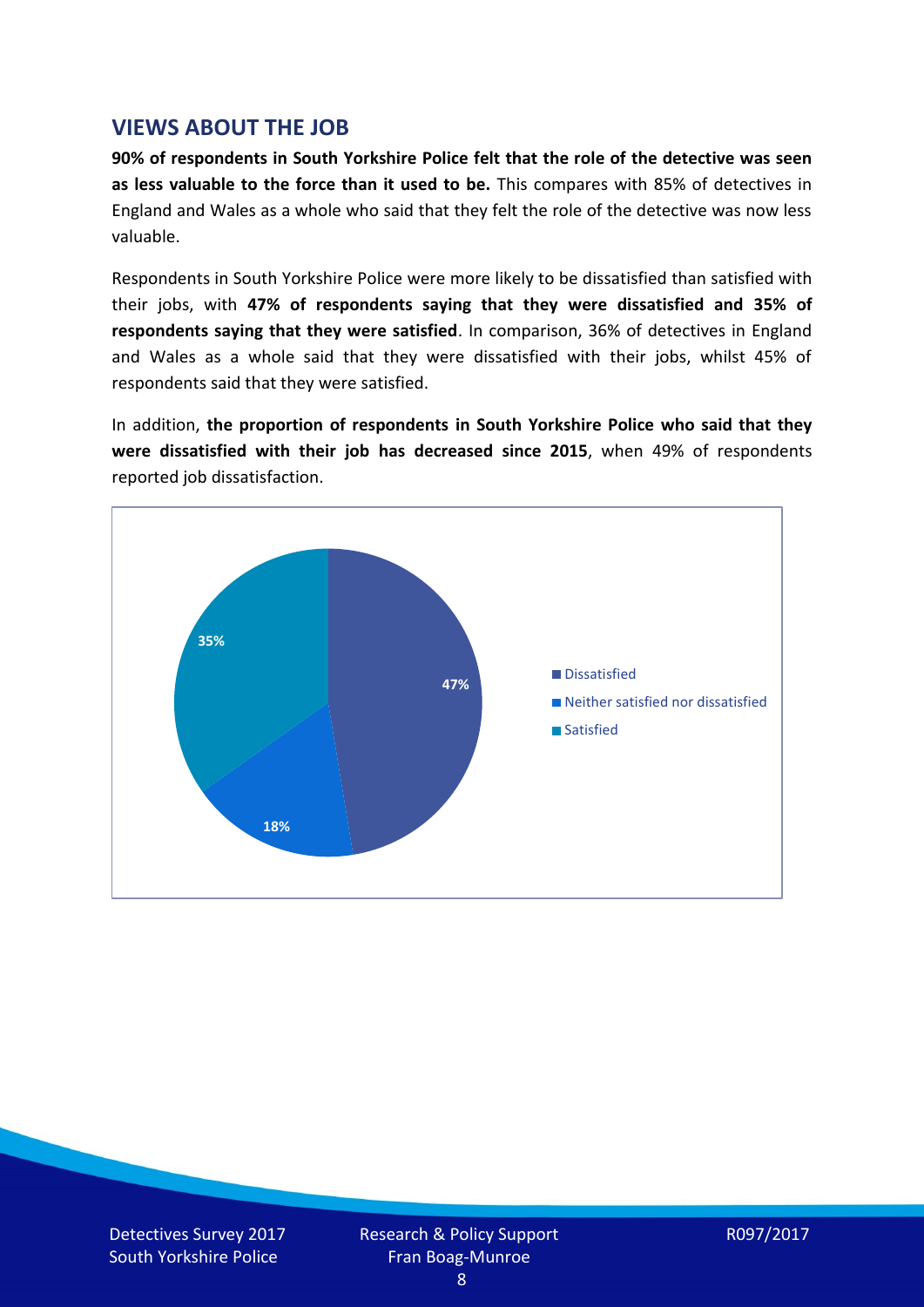# **TRAINING AND CONTINUOUS PROFESSIONAL DEVELOPMENT**

**61% of respondents in South Yorkshire Police said that they had difficulties securing specific training opportunities**. This has increased since 2015, when 56% of respondents in South Yorkshire Police reported difficulties securing specific training opportunities.

The proportion of respondents in South Yorkshire Police who said that they had difficulties securing training opportunities is higher than the national average, where this year 51% of detectives said that they had difficulties securing training.

In addition, **75% of respondents in South Yorkshire Police said that they were rarely given enough time to stay up-to-date with the latest developments in their area of work**. This compares to 56% of respondents in England and Wales as a whole. This proportion is higher than in 2015, when 63% of respondents in South Yorkshire Police said that they rarely had enough time to keep up-to-date with the latest developments.

| Are you given enough time<br>to stay up-to-date with the<br>latest developments in your<br>area of work? | <b>South Yorkshire Police</b> | <b>England and Wales</b> |
|----------------------------------------------------------------------------------------------------------|-------------------------------|--------------------------|
| <b>Rarely</b>                                                                                            | 75%                           | 56%                      |
| <b>Sometimes</b>                                                                                         | 23%                           | 41%                      |
| <b>Always</b>                                                                                            | 2%                            | 4%                       |

A list of reasons why respondents in South Yorkshire Police said that they were not able to stay up-to-date with the latest developments in their field can been found in the table below.

| It is difficult to stay up-to-date with the latest developments in<br>my field because          | <b>South</b><br><b>Yorkshire</b><br><b>Police</b> | <b>England</b><br>and Wales |
|-------------------------------------------------------------------------------------------------|---------------------------------------------------|-----------------------------|
| I have too many competing priorities                                                            | 79%                                               | 79%                         |
| There is no time set aside by my management for study                                           | 83%                                               | 76%                         |
| There are not enough officers to cover my day-to-day work for<br>me to attend relevant training | 82%                                               | 76%                         |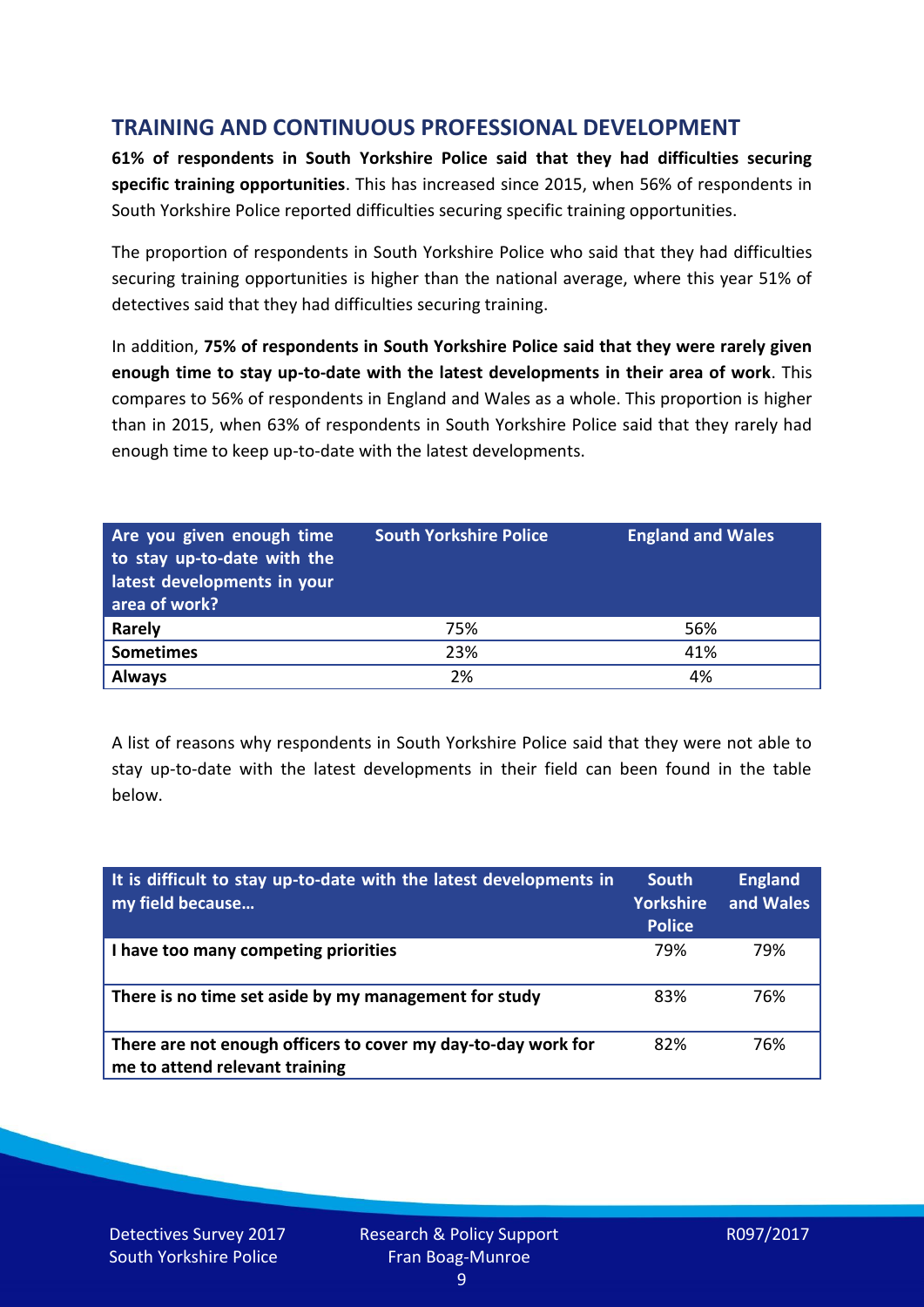| My workload is too high                                                                  | 82% | 76% |
|------------------------------------------------------------------------------------------|-----|-----|
| I have too many other commitments                                                        | 75% | 75% |
| The online learning package provided by NCALT is poorly<br>delivered                     | 76% | 73% |
| There are not enough formal training days                                                | 78% | 72% |
| I am too tired at the end of the day                                                     | 74% | 71% |
| Access to knowledge management systems that help<br>communicate new developments is poor | 53% | 51% |
| There is a lack of training staff                                                        | 36% | 46% |
| There is no appropriate training available                                               | 44% | 44% |

# **ATTRACTION AND RETENTION**

**19% of respondents in South Yorkshire Police said that they would not change their career path, whilst 17% couldn't think of any job they would prefer**. 13% of respondents said that they would like to change their posting but remain a police officer.

In comparison, 11% of respondents in South Yorkshire Police said that they would like to change jobs and stop being a police officer, 23% said that they would take any other job but with similar earnings and benefits, and 16% would quit immediately if they could find something else to do.

**The proportion of respondents in South Yorkshire Police who said that they would quit immediately if they could find something else to do has not changed since 2015**, when 16% of respondents said that they would quit immediately if they could.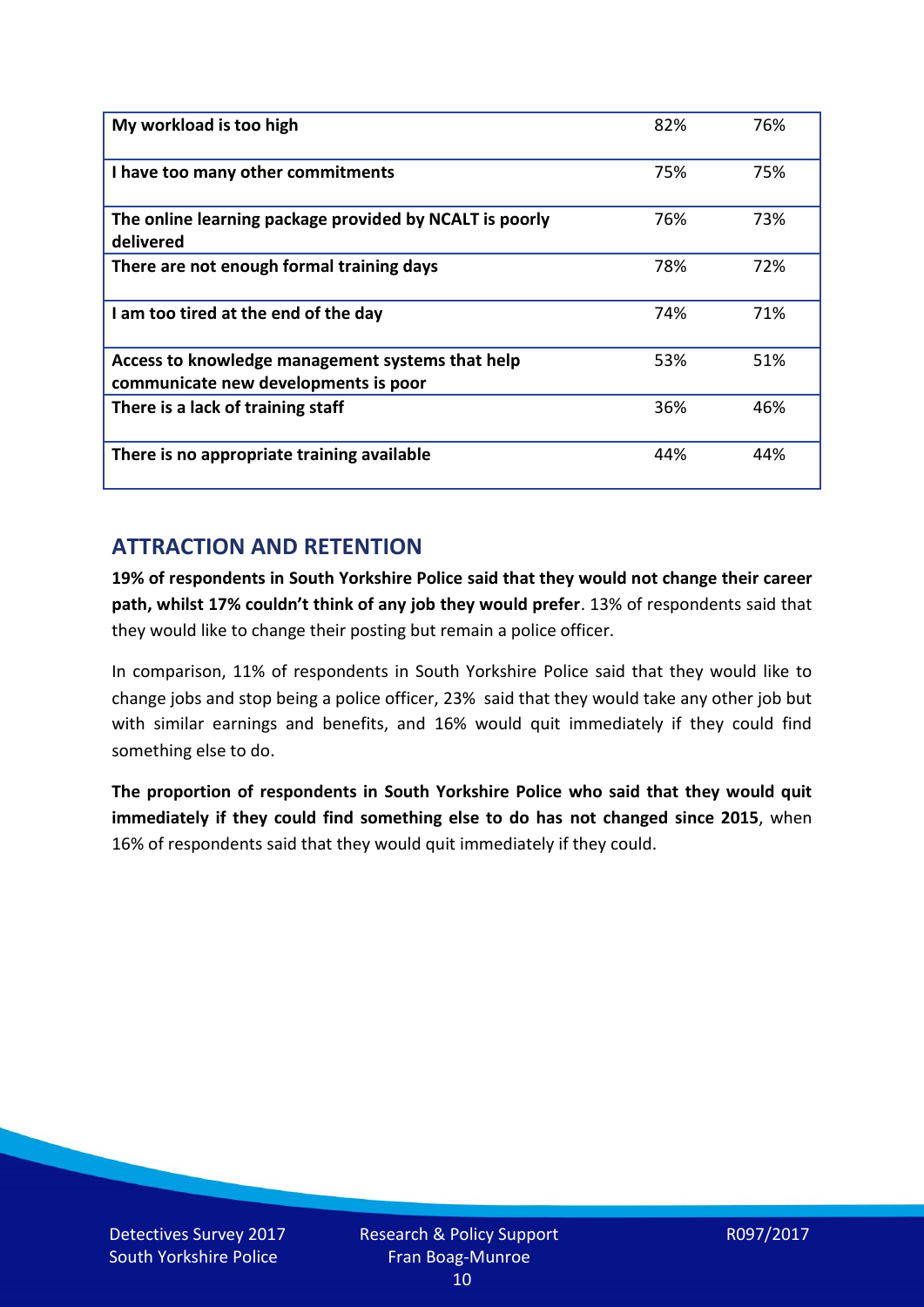|                               | <b>South Yorkshire Police</b> | <b>England and Wales</b> |
|-------------------------------|-------------------------------|--------------------------|
| I would not change my         | 19%                           | 22%                      |
| career path                   |                               |                          |
| I can't think of any job I    | 17%                           | 14%                      |
| would prefer                  |                               |                          |
| I would like to change my     | 13%                           | 14%                      |
| posting but remain a police   |                               |                          |
| officer                       |                               |                          |
| I would like to change my     | 11%                           | 14%                      |
| job and stop being a police   |                               |                          |
| officer                       |                               |                          |
| I would take almost any       | 23%                           | 26%                      |
| other job with similar        |                               |                          |
| earnings and benefits         |                               |                          |
| I would quit immediately if I | 16%                           | 10%                      |
| could find something else to  |                               |                          |
| do                            |                               |                          |